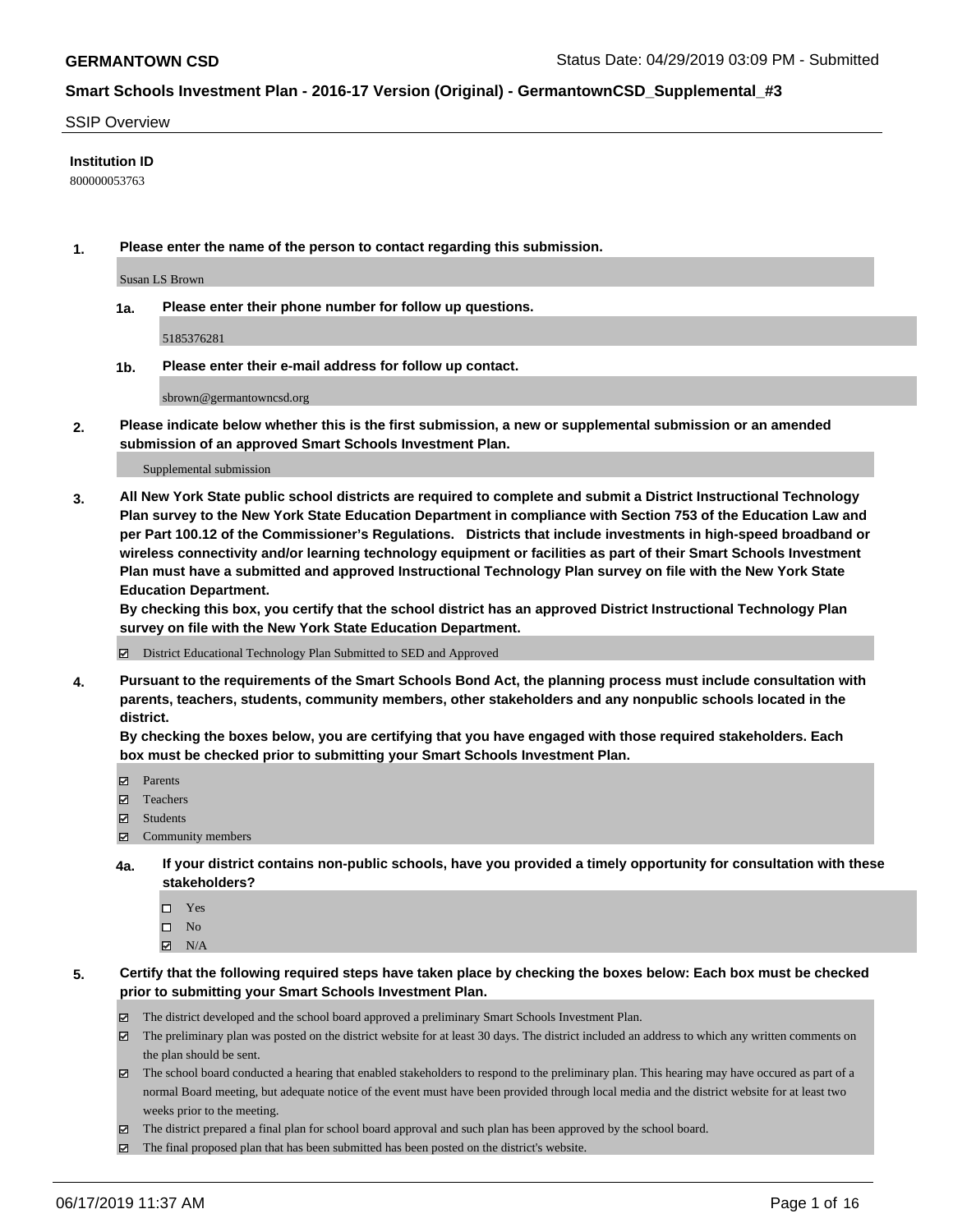SSIP Overview

**5a. Please upload the proposed Smart Schools Investment Plan (SSIP) that was posted on the district's website, along with any supporting materials. Note that this should be different than your recently submitted Educational Technology Survey. The Final SSIP, as approved by the School Board, should also be posted on the website and remain there during the course of the projects contained therein.**

Smart Schools Bond Act 2018.pdf

**5b. Enter the webpage address where the final Smart Schools Investment Plan is posted. The Plan should remain posted for the life of the included projects.**

https://www.germantowncsd.org/Page/2633

**6. Please enter an estimate of the total number of students and staff that will benefit from this Smart Schools Investment Plan based on the cumulative projects submitted to date.**

382

**7. An LEA/School District may partner with one or more other LEA/School Districts to form a consortium to pool Smart Schools Bond Act funds for a project that meets all other Smart School Bond Act requirements. Each school district participating in the consortium will need to file an approved Smart Schools Investment Plan for the project and submit a signed Memorandum of Understanding that sets forth the details of the consortium including the roles of each respective district.**

 $\Box$  The district plans to participate in a consortium to partner with other school district(s) to implement a Smart Schools project.

### **8. Please enter the name and 6-digit SED Code for each LEA/School District participating in the Consortium.**

| <b>Partner LEA/District</b> | <b>ISED BEDS Code</b> |
|-----------------------------|-----------------------|
| (No Response)               | (No Response)         |

#### **9. Please upload a signed Memorandum of Understanding with all of the participating Consortium partners.**

(No Response)

**10. Your district's Smart Schools Bond Act Allocation is:**

\$425,755

**11. Enter the budget sub-allocations by category that you are submitting for approval at this time. If you are not budgeting SSBA funds for a category, please enter 0 (zero.) If the value entered is \$0, you will not be required to complete that survey question.**

|                                       | Sub-<br><b>Allocations</b> |
|---------------------------------------|----------------------------|
| <b>School Connectivity</b>            | $\mathbf 0$                |
| Connectivity Projects for Communities | $\overline{0}$             |
| Classroom Technology                  | 85,961                     |
| Pre-Kindergarten Classrooms           | $\mathbf 0$                |
| Replace Transportable Classrooms      | $\Omega$                   |
| High-Tech Security Features           | $\Omega$                   |
| Totals:                               | 85,961                     |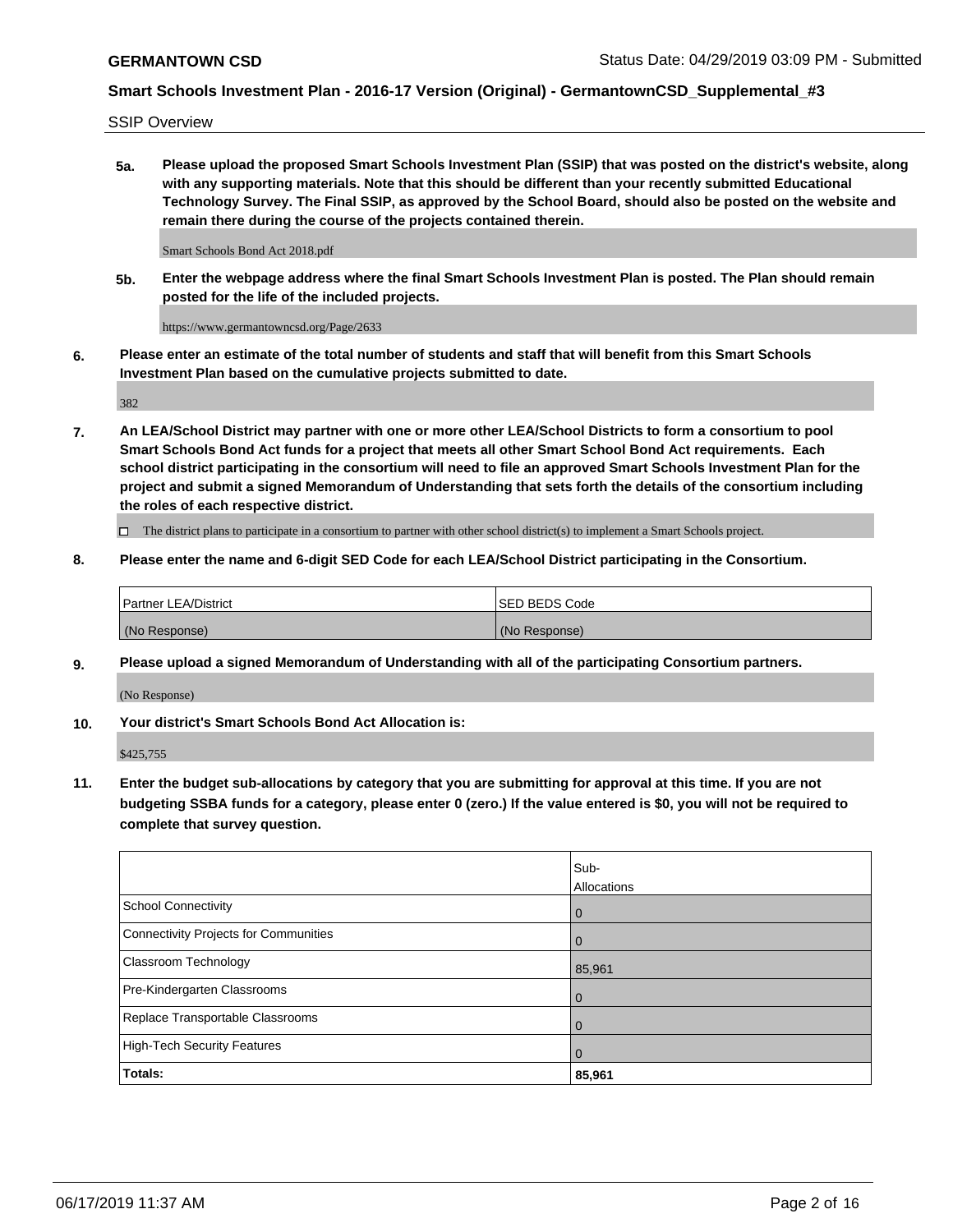School Connectivity

- **1. In order for students and faculty to receive the maximum benefit from the technology made available under the Smart Schools Bond Act, their school buildings must possess sufficient connectivity infrastructure to ensure that devices can be used during the school day. Smart Schools Investment Plans must demonstrate that:**
	- **• sufficient infrastructure that meets the Federal Communications Commission's 100 Mbps per 1,000 students standard currently exists in the buildings where new devices will be deployed, or**
	- **• is a planned use of a portion of Smart Schools Bond Act funds, or**
	- **• is under development through another funding source.**

**Smart Schools Bond Act funds used for technology infrastructure or classroom technology investments must increase the number of school buildings that meet or exceed the minimum speed standard of 100 Mbps per 1,000 students and staff within 12 months. This standard may be met on either a contracted 24/7 firm service or a "burstable" capability. If the standard is met under the burstable criteria, it must be:**

**1. Specifically codified in a service contract with a provider, and**

**2. Guaranteed to be available to all students and devices as needed, particularly during periods of high demand, such as computer-based testing (CBT) periods.**

**Please describe how your district already meets or is planning to meet this standard within 12 months of plan submission.**

(No Response)

**1a. If a district believes that it will be impossible to meet this standard within 12 months, it may apply for a waiver of this requirement, as described on the Smart Schools website. The waiver must be filed and approved by SED prior to submitting this survey.**

 $\Box$  By checking this box, you are certifying that the school district has an approved waiver of this requirement on file with the New York State Education Department.

#### **2. Connectivity Speed Calculator (Required)**

|                         | l Number of<br>Students | Multiply by<br>100 Kbps | Divide by 1000 Current Speed<br>to Convert to<br>Required<br>l Speed in Mb | lin Mb           | Expected<br>Speed to be<br>Attained Within   Required<br>12 Months | <b>Expected Date</b><br>When<br>Speed Will be<br>Met |
|-------------------------|-------------------------|-------------------------|----------------------------------------------------------------------------|------------------|--------------------------------------------------------------------|------------------------------------------------------|
| <b>Calculated Speed</b> | (No<br>Response)        | (No Response)           | (No<br>Response)                                                           | (No<br>Response) | (No<br>Response)                                                   | (No<br>Response)                                     |

**3. Describe how you intend to use Smart Schools Bond Act funds for high-speed broadband and/or wireless connectivity projects in school buildings.**

(No Response)

**4. Describe the linkage between the district's District Instructional Technology Plan and the proposed projects. (There should be a link between your response to this question and your response to Question 1 in Part E. Curriculum and Instruction "What are the district's plans to use digital connectivity and technology to improve teaching and learning?)**

(No Response)

**5. If the district wishes to have students and staff access the Internet from wireless devices within the school building, or in close proximity to it, it must first ensure that it has a robust Wi-Fi network in place that has sufficient bandwidth to meet user demand.**

**Please describe how you have quantified this demand and how you plan to meet this demand.**

(No Response)

**6. As indicated on Page 5 of the guidance, the Office of Facilities Planning will have to conduct a preliminary review**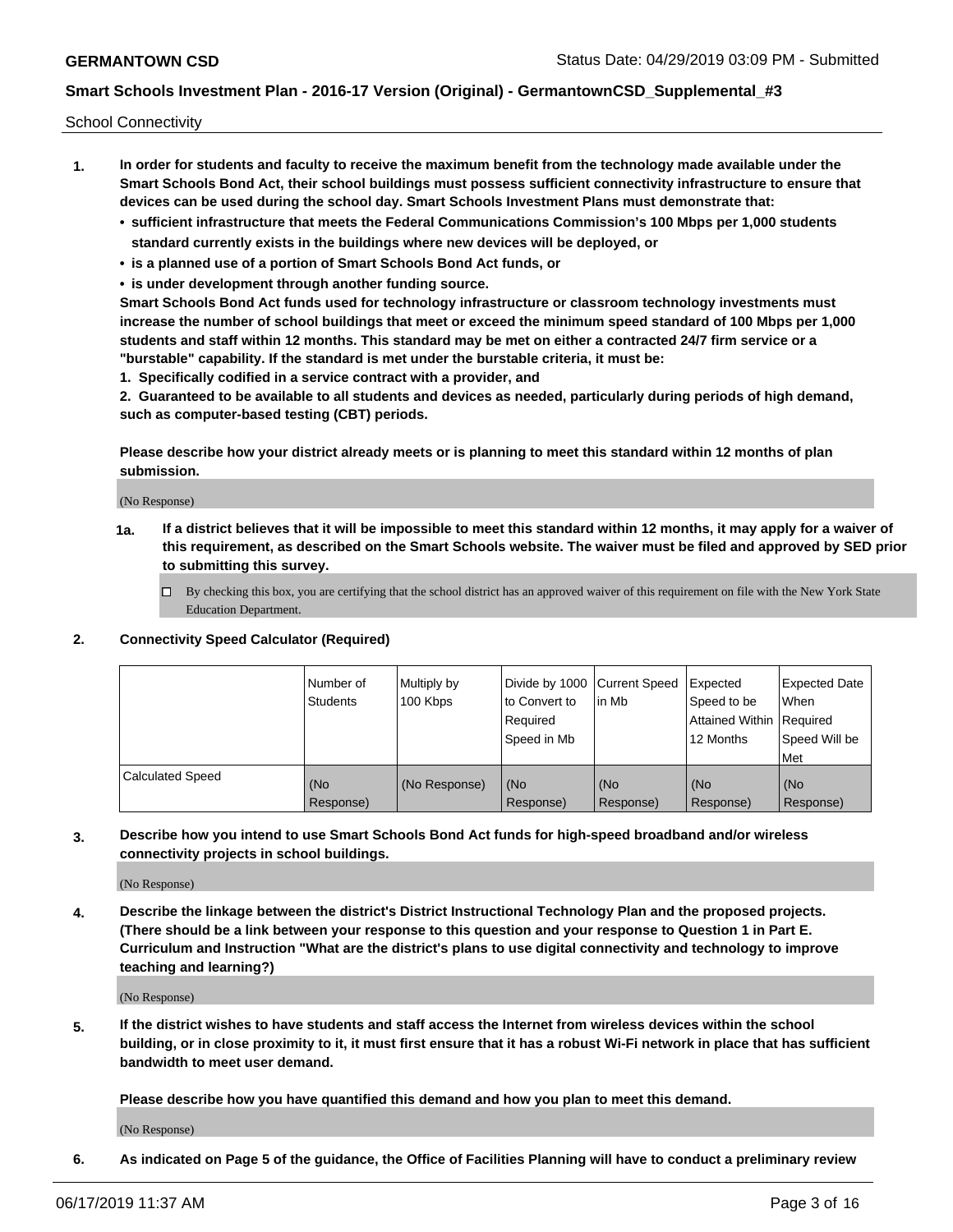School Connectivity

**of all capital projects, including connectivity projects.**

**Please indicate on a separate row each project number given to you by the Office of Facilities Planning.**

| Project Number |  |
|----------------|--|
|                |  |
| (No Response)  |  |
|                |  |

**7. Certain high-tech security and connectivity infrastructure projects may be eligible for an expedited review process as determined by the Office of Facilities Planning.**

**Was your project deemed eligible for streamlined review?**

(No Response)

**8. Include the name and license number of the architect or engineer of record.**

| Name          | License Number |
|---------------|----------------|
| (No Response) | (No Response)  |

**9. If you are submitting an allocation for School Connectivity complete this table. Note that the calculated Total at the bottom of the table must equal the Total allocation for this category that you entered in the SSIP Overview overall budget.** 

|                                            | Sub-              |
|--------------------------------------------|-------------------|
|                                            | <b>Allocation</b> |
| Network/Access Costs                       | (No Response)     |
| <b>Outside Plant Costs</b>                 | (No Response)     |
| School Internal Connections and Components | (No Response)     |
| <b>Professional Services</b>               | (No Response)     |
| Testing                                    | (No Response)     |
| <b>Other Upfront Costs</b>                 | (No Response)     |
| <b>Other Costs</b>                         | (No Response)     |
| Totals:                                    | 0                 |

**10. Please detail the type, quantity, per unit cost and total cost of the eligible items under each sub-category. This is especially important for any expenditures listed under the "Other" category. All expenditures must be eligible for tax-exempt financing to be reimbursed through the SSBA. Sufficient detail must be provided so that we can verify this is the case. If you have any questions, please contact us directly through smartschools@nysed.gov. NOTE: Wireless Access Points should be included in this category, not under Classroom Educational Technology, except those that will be loaned/purchased for nonpublic schools.**

| Select the allowable expenditure | Item to be purchased | Quantity      | Cost per Item | <b>Total Cost</b> |
|----------------------------------|----------------------|---------------|---------------|-------------------|
| type.                            |                      |               |               |                   |
| Repeat to add another item under |                      |               |               |                   |
| each type.                       |                      |               |               |                   |
| (No Response)                    | (No Response)        | (No Response) | (No Response) | (No Response)     |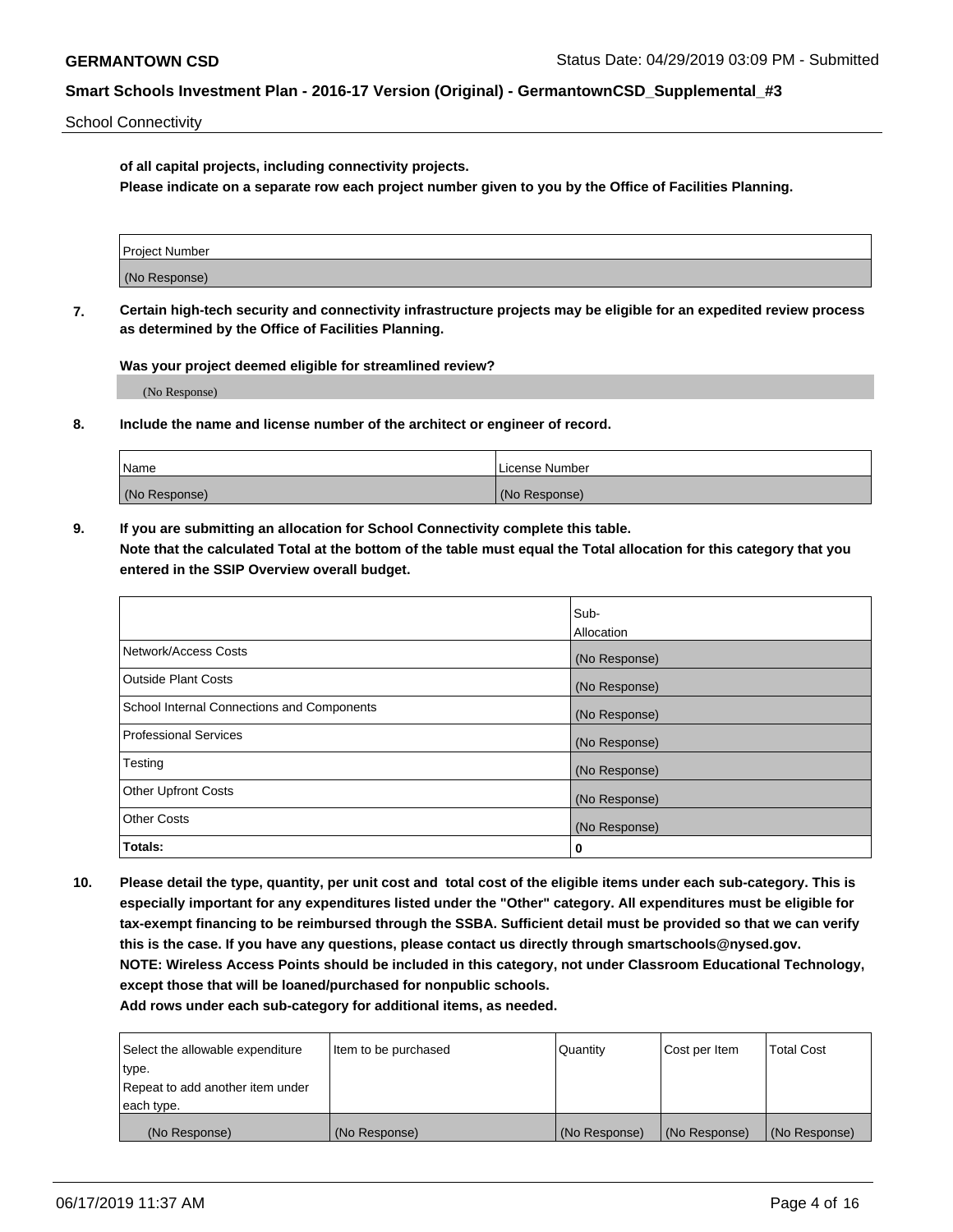Community Connectivity (Broadband and Wireless)

**1. Describe how you intend to use Smart Schools Bond Act funds for high-speed broadband and/or wireless connectivity projects in the community.**

(No Response)

**2. Please describe how the proposed project(s) will promote student achievement and increase student and/or staff access to the Internet in a manner that enhances student learning and/or instruction outside of the school day and/or school building.**

(No Response)

**3. Community connectivity projects must comply with all the necessary local building codes and regulations (building and related permits are not required prior to plan submission).**

 $\Box$  I certify that we will comply with all the necessary local building codes and regulations.

**4. Please describe the physical location of the proposed investment.**

(No Response)

**5. Please provide the initial list of partners participating in the Community Connectivity Broadband Project, along with their Federal Tax Identification (Employer Identification) number.**

| <b>Project Partners</b> | Federal ID#   |
|-------------------------|---------------|
| (No Response)           | (No Response) |

**6. If you are submitting an allocation for Community Connectivity, complete this table.**

**Note that the calculated Total at the bottom of the table must equal the Total allocation for this category that you entered in the SSIP Overview overall budget.**

|                              | Sub-Allocation |
|------------------------------|----------------|
| Network/Access Costs         | (No Response)  |
| Outside Plant Costs          | (No Response)  |
| <b>Tower Costs</b>           | (No Response)  |
| Customer Premises Equipment  | (No Response)  |
| <b>Professional Services</b> | (No Response)  |
| Testing                      | (No Response)  |
| <b>Other Upfront Costs</b>   | (No Response)  |
| <b>Other Costs</b>           | (No Response)  |
| Totals:                      | 0              |

**7. Please detail the type, quantity, per unit cost and total cost of the eligible items under each sub-category. This is especially important for any expenditures listed under the "Other" category. All expenditures must be capital-bond eligible to be reimbursed through the SSBA. If you have any questions, please contact us directly through smartschools@nysed.gov.**

| Select the allowable expenditure<br>type. | Item to be purchased | Quantity      | Cost per Item | <b>Total Cost</b> |
|-------------------------------------------|----------------------|---------------|---------------|-------------------|
| Repeat to add another item under          |                      |               |               |                   |
| each type.                                |                      |               |               |                   |
| (No Response)                             | (No Response)        | (No Response) | (No Response) | (No Response)     |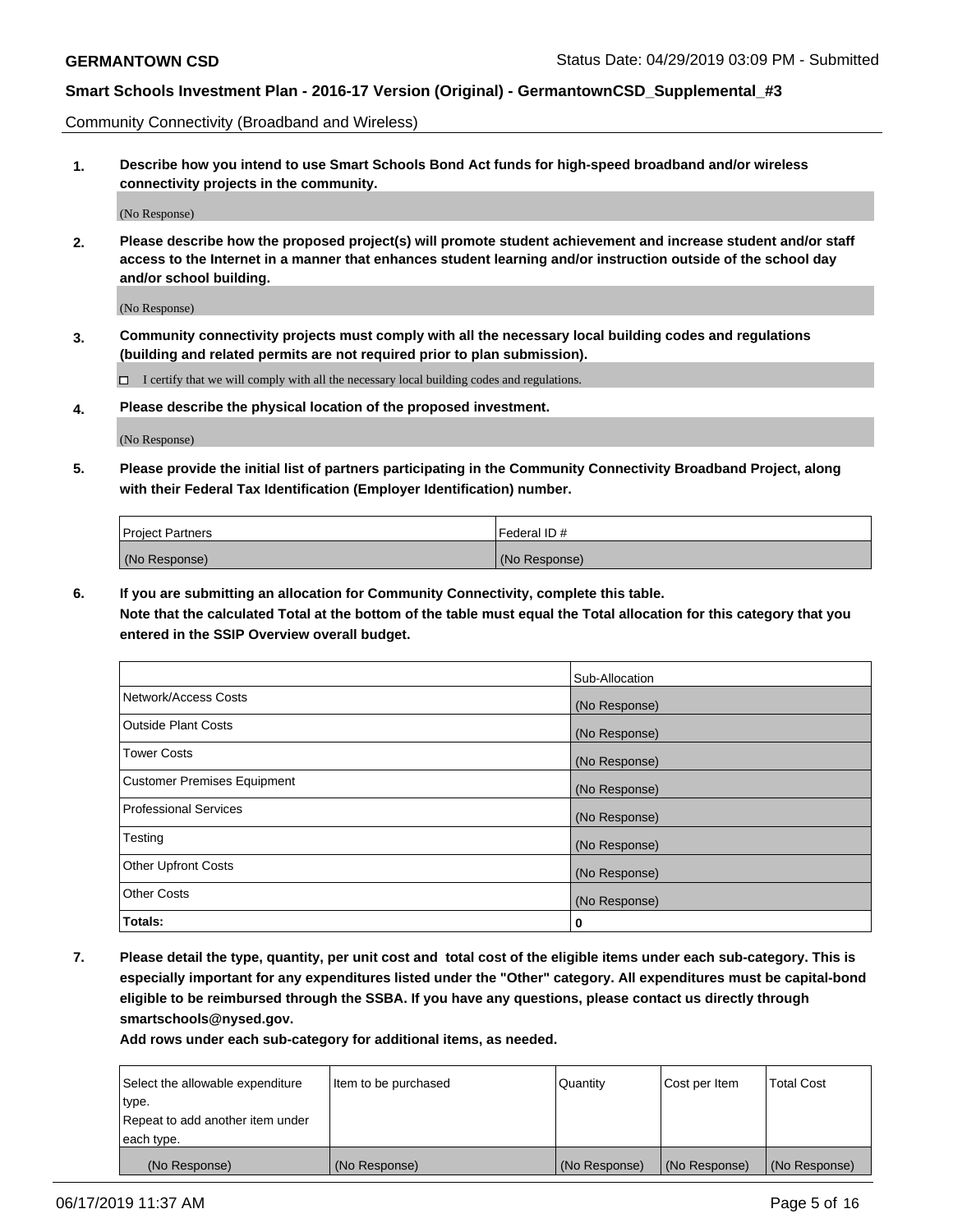### Classroom Learning Technology

**1. In order for students and faculty to receive the maximum benefit from the technology made available under the Smart Schools Bond Act, their school buildings must possess sufficient connectivity infrastructure to ensure that devices can be used during the school day. Smart Schools Investment Plans must demonstrate that sufficient infrastructure that meets the Federal Communications Commission's 100 Mbps per 1,000 students standard currently exists in the buildings where new devices will be deployed, or is a planned use of a portion of Smart Schools Bond Act funds, or is under development through another funding source. Smart Schools Bond Act funds used for technology infrastructure or classroom technology investments must increase the number of school buildings that meet or exceed the minimum speed standard of 100 Mbps per 1,000 students and staff within 12 months. This standard may be met on either a contracted 24/7 firm service or a "burstable" capability. If the standard is met under the burstable criteria, it must be:**

**1. Specifically codified in a service contract with a provider, and**

**2. Guaranteed to be available to all students and devices as needed, particularly during periods of high demand, such as computer-based testing (CBT) periods.**

**Please describe how your district already meets or is planning to meet this standard within 12 months of plan submission.**

The Germantown Central School District contracts with a 24/7 firm, GTeL Teleconnections, for 60/60 Mbps.

GTeL Teleconnections is located at 210 Main St. Germantown, NY 12526.

The Germantown Central School District currently has 541 students which would require 54.1 Mpbs to comply with the requirement of Smart Schools Bond Act.

- **1a. If a district believes that it will be impossible to meet this standard within 12 months, it may apply for a waiver of this requirement, as described on the Smart Schools website. The waiver must be filed and approved by SED prior to submitting this survey.**
	- By checking this box, you are certifying that the school district has an approved waiver of this requirement on file with the New York State Education Department.

| <b>Connectivity Speed Calculator (Required)</b> |
|-------------------------------------------------|
|                                                 |

|                         | I Number of<br>Students | Multiply by<br>100 Kbps | Divide by 1000 Current Speed<br>to Convert to<br>Required<br>Speed in Mb | lin Mb | Expected<br>Speed to be<br>Attained Within   Required<br>12 Months | <b>Expected Date</b><br><b>When</b><br>Speed Will be<br><b>Met</b> |
|-------------------------|-------------------------|-------------------------|--------------------------------------------------------------------------|--------|--------------------------------------------------------------------|--------------------------------------------------------------------|
| <b>Calculated Speed</b> | 541                     | 54.100                  | 54.1                                                                     | 60     | (No<br>Response)                                                   | (No<br>Response)                                                   |

**3. If the district wishes to have students and staff access the Internet from wireless devices within the school building, or in close proximity to it, it must first ensure that it has a robust Wi-Fi network in place that has sufficient bandwidth to meet user demand.**

**Please describe how you have quantified this demand and how you plan to meet this demand.**

The District implemented building-wide wireless Internet access during the 2014-15 school year. The District has increased its broadband to 60 Mpbs prior to 1/1/2018.

The District has moved from 2 classrooms per access point to a new ration of 1 classroom per access point over the 2017-18 school year to strengthen our Wi-Fi network and meet user demand.

**4. All New York State public school districts are required to complete and submit an Instructional Technology Plan survey to the New York State Education Department in compliance with Section 753 of the Education Law and per Part 100.12 of the Commissioner's Regulations.**

**Districts that include educational technology purchases as part of their Smart Schools Investment Plan must have a submitted and approved Instructional Technology Plan survey on file with the New York State Education Department.**

By checking this box, you are certifying that the school district has an approved Instructional Technology Plan survey on file with the New York State Education Department.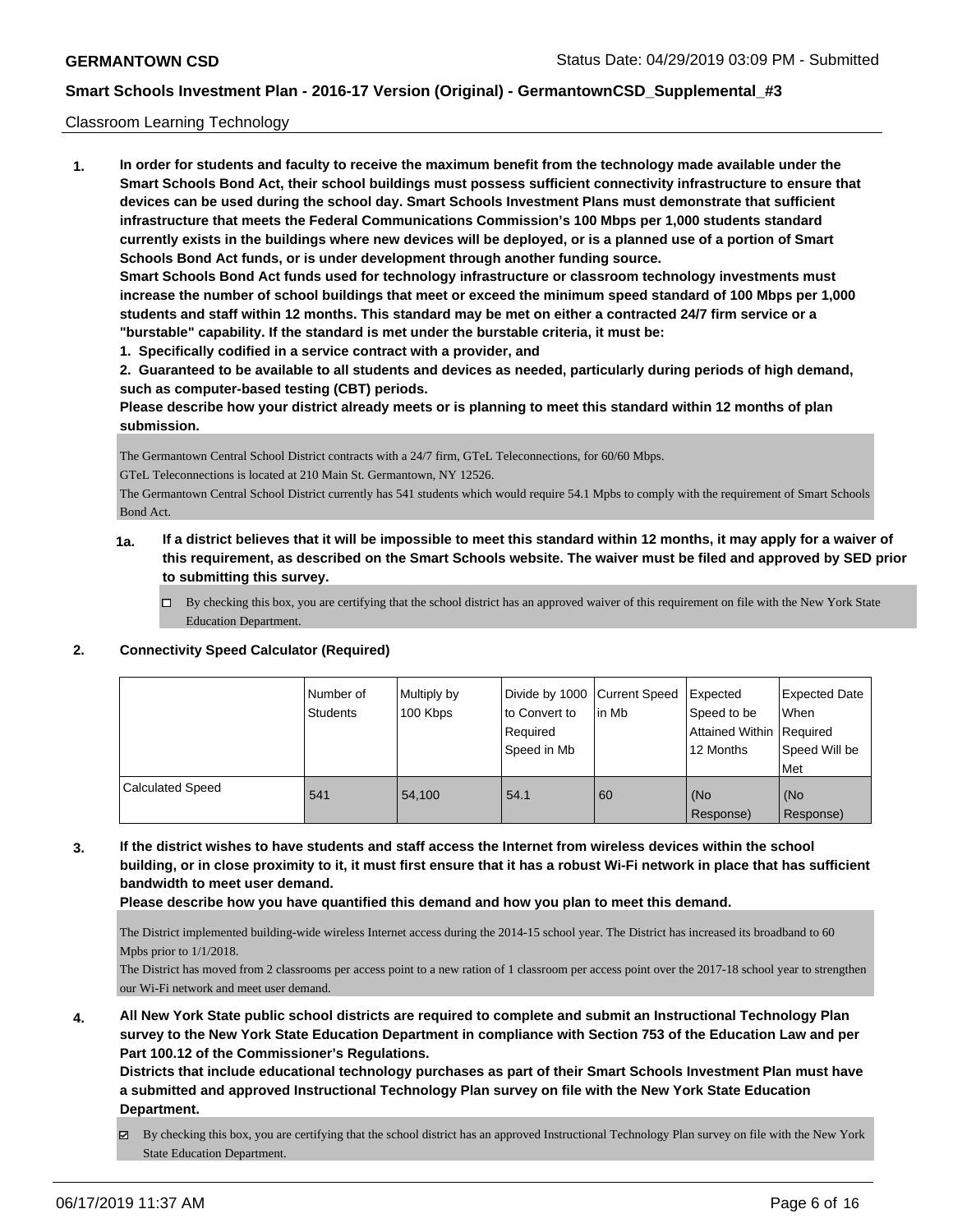### Classroom Learning Technology

## **5. Describe the devices you intend to purchase and their compatibility with existing or planned platforms or systems. Specifically address the adequacy of each facility's electrical, HVAC and other infrastructure necessary to install and support the operation of the planned technology.**

#### 160 iPads 9.7" for grades 7,8 and 12 students (and keyboards / cases)

This purchase is the last phase of the plan to transition out student use laptops (at the end of their life) and transition in iPads as student use devices. The iPad is inherently more sturdy and durable because it is solid state. By purchasing these devices we can address the numerous issues we had with the laptops which were fragile. The iPads will have the processing capability to accommodate the software being used for curriculum and instruction at GCS. Learning will be seamless because these devices and the associated software will run more efficiently. We anticipate the life of these devices will extend beyond the life of the laptops. In addition the apps available for these devices are tailored for an educational environment. The infrastructure for these devices is already in place and we expect the footprint to be even smaller than that of the previously used laptops. Cases will provide protection and keyboards are required for composition and computer-based testing.

#### 15 iPad Pros (and keyboards / cases) for their teachers

Teachers of students in grades 7,8 and 12 will receive a an iPad Pro. This device has a faster processor and can have a keyboard attached magnetically. When surveyed, our teachers explicitly stated that they need a full keyboard to perform for the iPad to be a useful tool.

### 5 iMacs

This equipment will upgrade our 21 iMac lab to a 26 iMac lab to accommodate our larger class sizes. All high-end technology courses are scheduled in the lab. These courses include but are not limited to, computer applications, advanced computer applications (coding), and digital photography. During periods when the lab is not scheduled, it will be used on a sign-up basis for class projects and professional development.

#### Apple TVs

The Apple TVs will be installed in Jr./Sr. High School classrooms that do not currently have a means for the teacher to wirelessly mirror their iPad display and other content to the interactive board/projection system in their room.

#### Siri Remotes

The 5 Siri Remotes are intended to be spares for the Apple TVs, which include a remote out of the box. Due to the fact that the proposal was not presented in whole numbers, we reduced the number of spare remotes to 4, so that the submission was within the amount approved by the Board of **Education**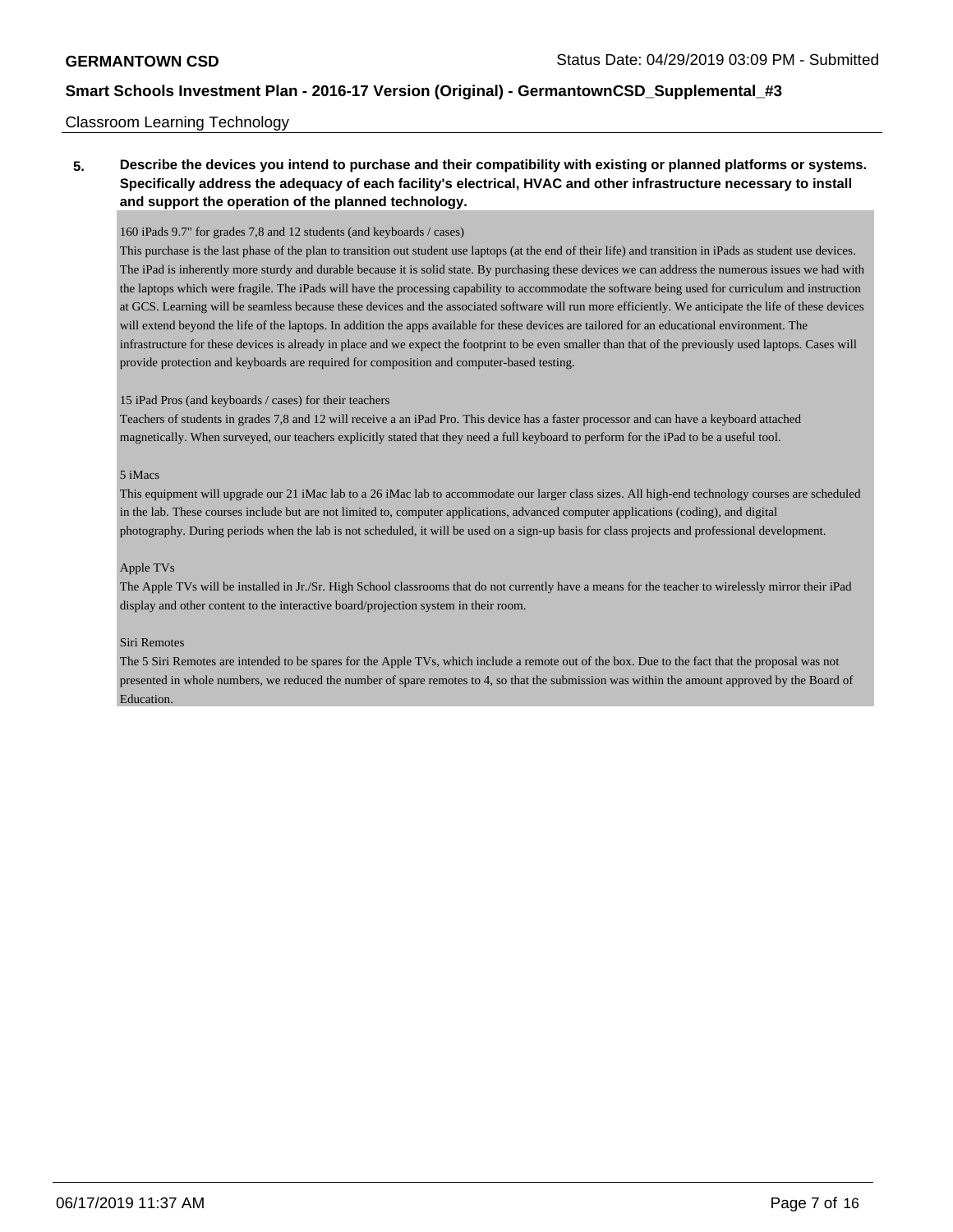### Classroom Learning Technology

- **6. Describe how the proposed technology purchases will:**
	- **> enhance differentiated instruction;**
	- **> expand student learning inside and outside the classroom;**
	- **> benefit students with disabilities and English language learners; and**
	- **> contribute to the reduction of other learning gaps that have been identified within the district.**

**The expectation is that districts will place a priority on addressing the needs of students who struggle to succeed in a rigorous curriculum. Responses in this section should specifically address this concern and align with the district's Instructional Technology Plan (in particular Question 2 of E. Curriculum and Instruction: "Does the district's instructional technology plan address the needs of students with disabilities to ensure equitable access to instruction, materials and assessments?" and Question 3 of the same section: "Does the district's instructional technology plan address the provision of assistive technology specifically for students with disabilities to ensure access to and participation in the general curriculum?"**

Students are allowed (with parent permission) to take their devices home with them which extends learning outside of the classroom and has potential to reduce learning gaps. Students are more likely to engage with interactive educational content in and outside of school. English language learners will be able to benefit from a wealth of software (translator, text-to-speech, voice dictation and English language instruction). Students with reading level gaps can access specialized reading remediation software resources. Assessments and lessons can be computer adaptive, and use psychometrics to adjust to each student's instructional level. Facetime will be used for homebound or absent students and distance learning. Our students with disabilities (SWDs) use technology to make instruction and learning more accessible to them. SWDs use a variety of devices such as: iPad, laptop, specialized peripherals and specialized software. Some of the benefits for SWD's are:

- Students use their devices to engage in online courseware in an environment less distracting than a traditional classroom
- Textbooks are online, reducing the need to carry or store heavy textbooks in home and at school
- SWDs devices include assistive technology such as scanning wands to digitize hard-copy text, laptop with keyboard overlay, touch screen, and assistive tech to digitize and project microscope slides
- Timers are used to assist students with pacing
- Reading guides are used to assist students with vision tracking (words are highlighted in text)
- Speech recognition and prediction software assist our students whose physical disability prohibits them from using traditional keyboards, or writing utensils (pen, pencil, etc.) for the purpose of composition
- Other software used by SWDs: audible books, speech to type, text to speech (for communication with peers, teachers and support staff)

## **7. Where appropriate, describe how the proposed technology purchases will enhance ongoing communication with parents and other stakeholders and help the district facilitate technology-based regional partnerships, including distance learning and other efforts.**

Parents and students have access to teachers' grade books and actively track their achievement. FaceTime may be used for homebound or absent students and distance learning with regional partners. Communications with school staff will be enhanced. Students can use the devices to add to their student portfolio and showcase their work throughout school and even into higher education. The ease of making these products available to stakeholders can potentially improve community perception of the school.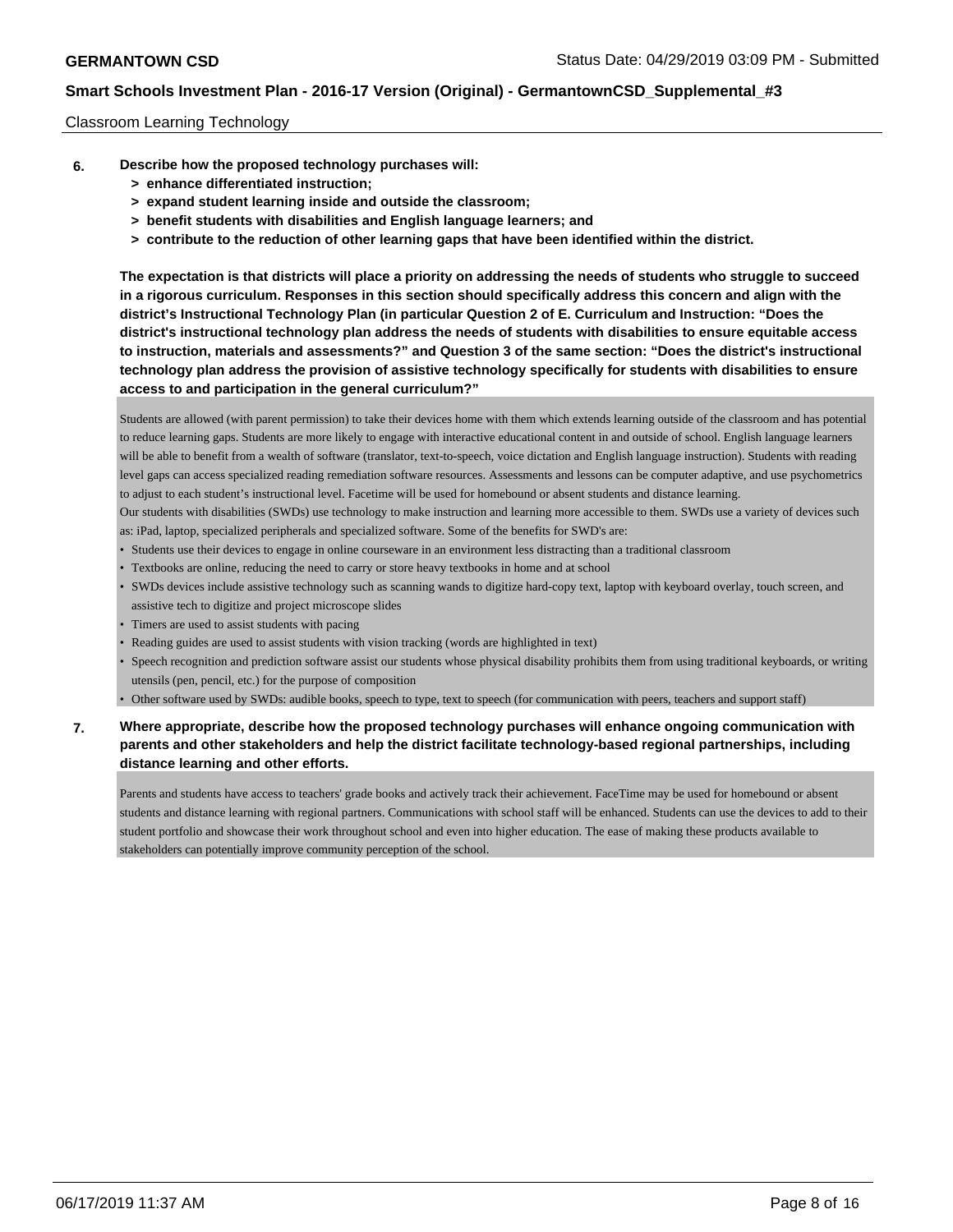### Classroom Learning Technology

**8. Describe the district's plan to provide professional development to ensure that administrators, teachers and staff can employ the technology purchased to enhance instruction successfully.**

**Note: This response should be aligned and expanded upon in accordance with your district's response to Question 1 of F. Professional Development of your Instructional Technology Plan: "Please provide a summary of professional development offered to teachers and staff, for the time period covered by this plan, to support technology to enhance teaching and learning. Please include topics, audience and method of delivery within your summary."**

The district has budgeted for professional development which includes ongoing, embedded coaching for core subject teachers who teach courses that have new NYS Standards: Social Studies and Science. This training will include the use of enhanced technology to shift instruction to discovery learning, flipped classrooms, and project based learning.

BOCES Model Schools provides a portion of the remaining planned instructional technology training. (The Model Schools CoSer entitles the district discounted prices to staff development through the local BOCES.) The goal of the Model Schools CoSer is to provide educators with the information and resources they need to improve student learning through the use of technology. Whether it is through planning, training, coaching, or modeling, Model Schools helps bring the 21st century skills into the classroom and into our student's futures. There are two types of training:

- **ON-SITE TRAINING -** Customized planning sessions, trainings, and/or coaching/modeling sessions to successfully integrate and use technology in lessons. The district is requesting that Questar III BOCES develop a proposal for on-site training to be implemented in the 2017-18 school year using the data collected from teachers on our annual technology survey (administered in June 2017), as well as our focus goals for increased student achievement. In addition, the district used Model Schools trainers to introduce the Windows 10, Office 365 platform, and Microsoft OneDrive, which will continue throughout 2017-18 and 2018-19.
- **• WORKSHOPS** In addition to on-site training in the classroom, Model Schools offers workshops designed for teachers. Examples are: Free Formative Assessment Tools, How to Flip Your Classroom, Ozobots, YouTubing, Apple Classroom Workshop, English Writing Apps, Microsoft OneNote / Class Notebook, and Student Centered Activities as Measurable Outcomes.

Our district has established a professional learning community where teachers collaborate with their colleagues and students who are instructional technology experts. Two examples, including one for the TI calculators, are listed below:

- An elementary teacher was sent to various iPad trainings over the last two years and has time in her schedule to work with other teachers on a signup basis. In 2017-18 two Jr./Sr. High School teachers attended a similar training and make themselves available to assist their colleagues.
- Over the summer of 2016, our math teacher, Jeanne Oliveira became a certified TI instructor. She will provide all calculator training here at our school and possible at neighboring school districts.
- Another math teacher is a certified Mimioboard instructor (since 2013). He provides formal and informal training for our teachers for interactive whiteboard use in our classrooms. High school students in his advanced computer applications class also work with teachers in the district to develop interactive lessons.

On October 2017 Germantown CSD participated in the SUNY New Paltz Smart Schools Summit by sending the Jr/Sr HS Principal and Technology Committee Chairperson.

- **9. Districts must contact the SUNY/CUNY teacher preparation program that supplies the largest number of the district's new teachers to request advice on innovative uses and best practices at the intersection of pedagogy and educational technology.**
	- By checking this box, you certify that you have contacted the SUNY/CUNY teacher preparation program that supplies the largest number of your new teachers to request advice on these issues.

#### **9a. Please enter the name of the SUNY or CUNY Institution that you contacted.**

State University of New York at New Paltz

#### **9b. Enter the primary Institution phone number.**

845-257-2887

**9c. Enter the name of the contact person with whom you consulted and/or will be collaborating with on innovative uses of technology and best practices.**

Kiersten Greene, Asst. Professor of Literacy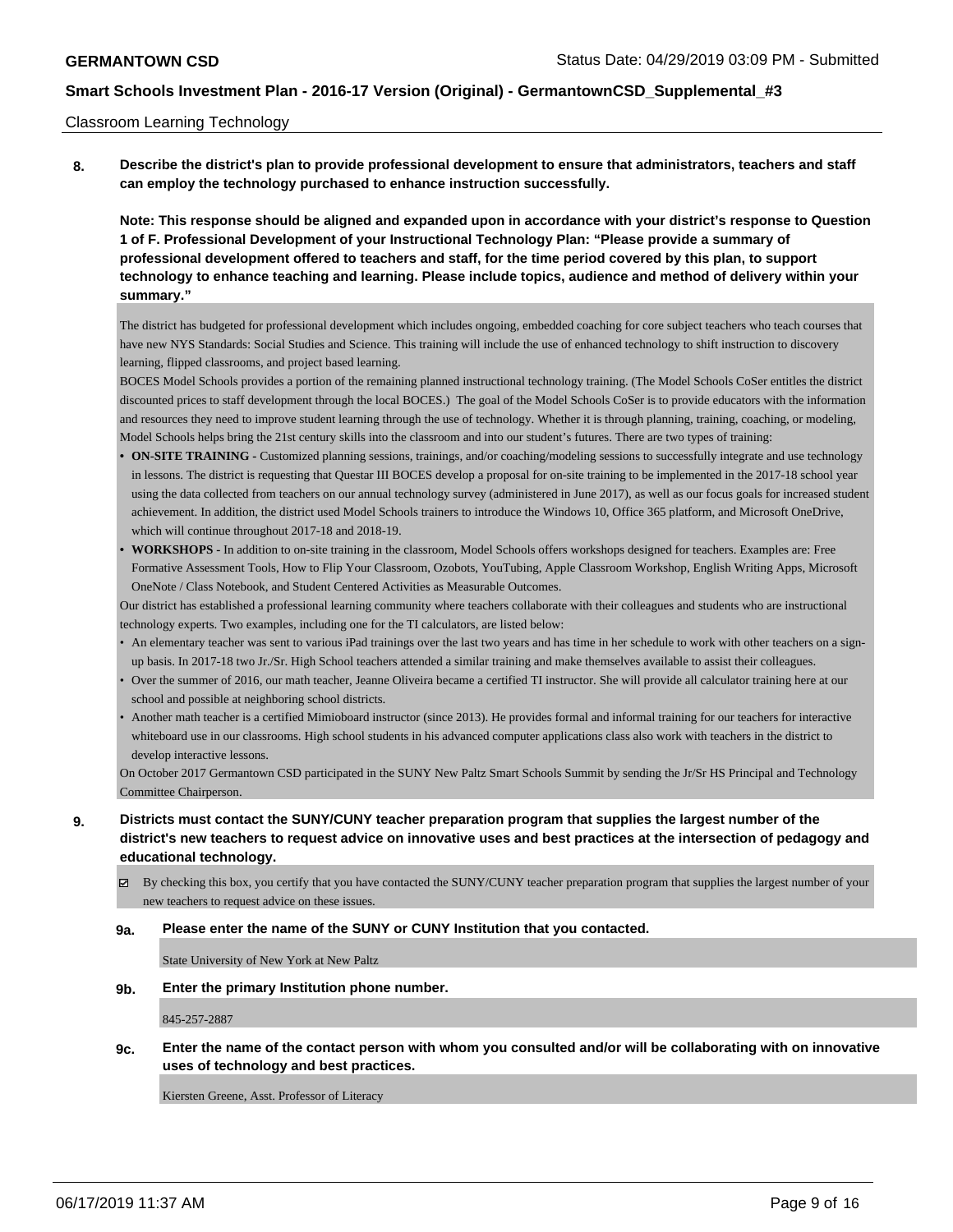### Classroom Learning Technology

**10. A district whose Smart Schools Investment Plan proposes the purchase of technology devices and other hardware must account for nonpublic schools in the district.**

**Are there nonpublic schools within your school district?**

- □ Yes
- $\boxtimes$  No
- **11. Nonpublic Classroom Technology Loan Calculator**

**The Smart Schools Bond Act provides that any Classroom Learning Technology purchases made using Smart Schools funds shall be lent, upon request, to nonpublic schools in the district. However, no school district shall be required to loan technology in amounts greater than the total obtained and spent on technology pursuant to the Smart Schools Bond Act and the value of such loan may not exceed the total of \$250 multiplied by the nonpublic school enrollment in the base year at the time of enactment.**

**See:**

**http://www.p12.nysed.gov/mgtserv/smart\_schools/docs/Smart\_Schools\_Bond\_Act\_Guidance\_04.27.15\_Final.pdf.**

|                                     | 1. Classroom<br>Technology<br>Sub-allocation | l 2. Public<br>l Enrollment<br>$(2014 - 15)$ | 3. Nonpublic<br>Enrollment<br>$(2014-15)$ | l 4. Sum of<br>Public and<br>Nonpublic<br>Enrollment | 15. Total Per<br>Pupil Sub-<br>lallocation | 6. Total<br>Nonpublic Loan<br>Amount                                                          |
|-------------------------------------|----------------------------------------------|----------------------------------------------|-------------------------------------------|------------------------------------------------------|--------------------------------------------|-----------------------------------------------------------------------------------------------|
| Calculated Nonpublic Loan<br>Amount |                                              |                                              |                                           |                                                      |                                            | (No Response)   (No Response)   (No Response)   (No Response)   (No Response)   (No Response) |

**12. To ensure the sustainability of technology purchases made with Smart Schools funds, districts must demonstrate a long-term plan to maintain and replace technology purchases supported by Smart Schools Bond Act funds. This sustainability plan shall demonstrate a district's capacity to support recurring costs of use that are ineligible for Smart Schools Bond Act funding such as device maintenance, technical support, Internet and wireless fees, maintenance of hotspots, staff professional development, building maintenance and the replacement of incidental items. Further, such a sustainability plan shall include a long-term plan for the replacement of purchased devices and equipment at the end of their useful life with other funding sources.**

By checking this box, you certify that the district has a sustainability plan as described above.

**13. Districts must ensure that devices purchased with Smart Schools Bond funds will be distributed, prepared for use, maintained and supported appropriately. Districts must maintain detailed device inventories in accordance with generally accepted accounting principles.**

 $\boxtimes$  By checking this box, you certify that the district has a distribution and inventory management plan and system in place.

**14. If you are submitting an allocation for Classroom Learning Technology complete this table. Note that the calculated Total at the bottom of the table must equal the Total allocation for this category that you entered in the SSIP Overview overall budget.**

|                          | Sub-Allocation |
|--------------------------|----------------|
| Interactive Whiteboards  | $\mathbf 0$    |
| <b>Computer Servers</b>  | $\mathbf 0$    |
| <b>Desktop Computers</b> | 5,245          |
| Laptop Computers         | $\mathbf 0$    |
| <b>Tablet Computers</b>  | 58,650         |
| <b>Other Costs</b>       | 22,066         |
| Totals:                  | 85,961         |

**15. Please detail the type, quantity, per unit cost and total cost of the eligible items under each sub-category. This is**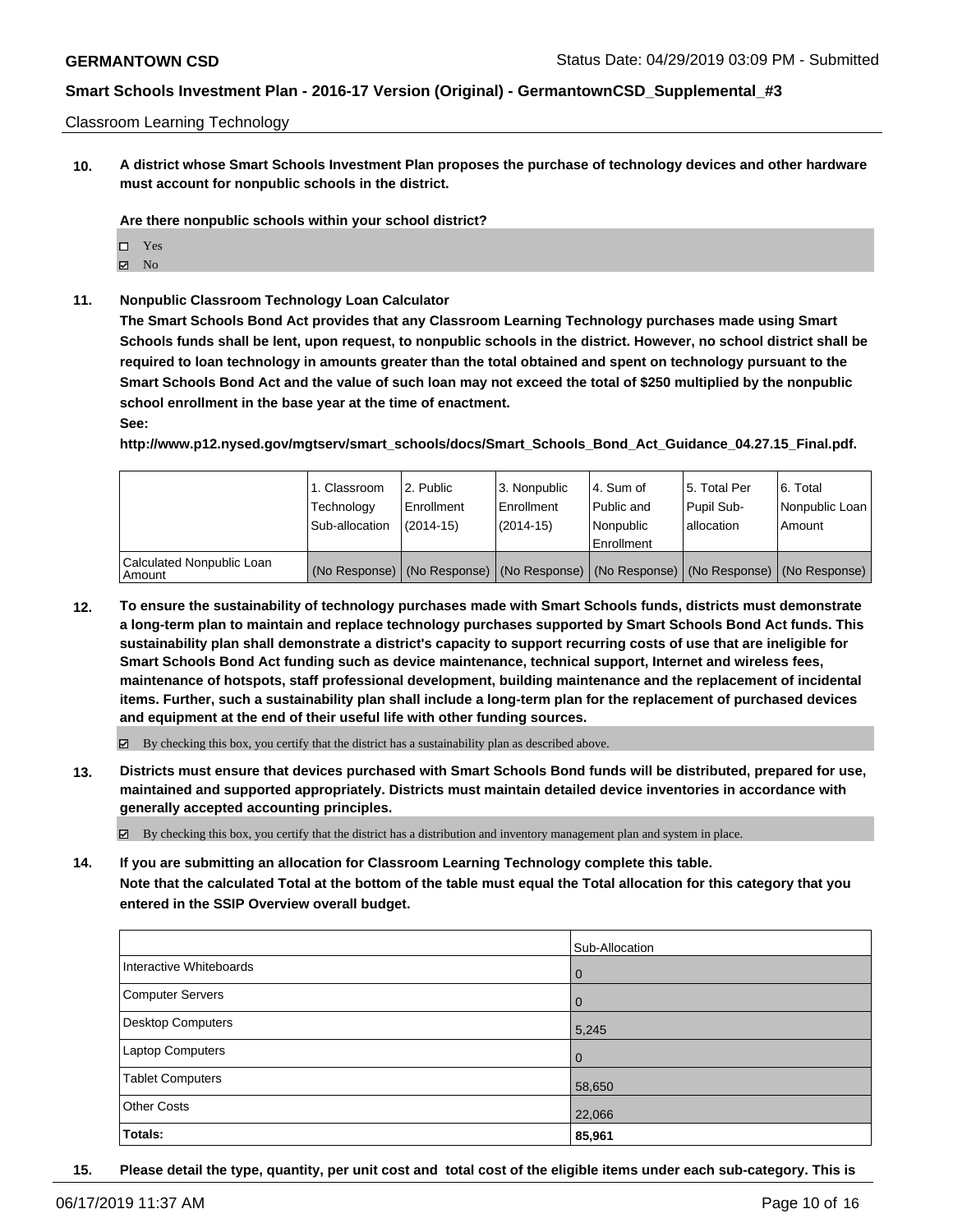### Classroom Learning Technology

**especially important for any expenditures listed under the "Other" category. All expenditures must be capital-bond eligible to be reimbursed through the SSBA. If you have any questions, please contact us directly through smartschools@nysed.gov.**

**Please specify in the "Item to be Purchased" field which specific expenditures and items are planned to meet the district's nonpublic loan requirement, if applicable.**

**NOTE: Wireless Access Points that will be loaned/purchased for nonpublic schools should ONLY be included in this category, not under School Connectivity, where public school districts would list them. Add rows under each sub-category for additional items, as needed.**

| Select the allowable expenditure<br>type. | Item to be Purchased   | Quantity       | Cost per Item | <b>Total Cost</b> |
|-------------------------------------------|------------------------|----------------|---------------|-------------------|
| Repeat to add another item under          |                        |                |               |                   |
| each type.                                |                        |                |               |                   |
| <b>Desktop Computers</b>                  | 21.5 iMac              | 5              | 1,049         | 5,245             |
| <b>Tablet Computers</b>                   | 9.7 iPad               | 160            | 294           | 47,040            |
| <b>Other Costs</b>                        | iPad Keyboard/case     | 160            | 100           | 16,000            |
| <b>Other Costs</b>                        | iPad Pro Keyboard/case | 15             | 150           | 2,250             |
| <b>Other Costs</b>                        | Apple TV               | 20             | 179           | 3,580             |
| <b>Other Costs</b>                        | Siri Remote            | $\overline{4}$ | 59            | 236               |
| <b>Tablet Computers</b>                   | 12.9 iPad              | 15             | 774           | 11,610            |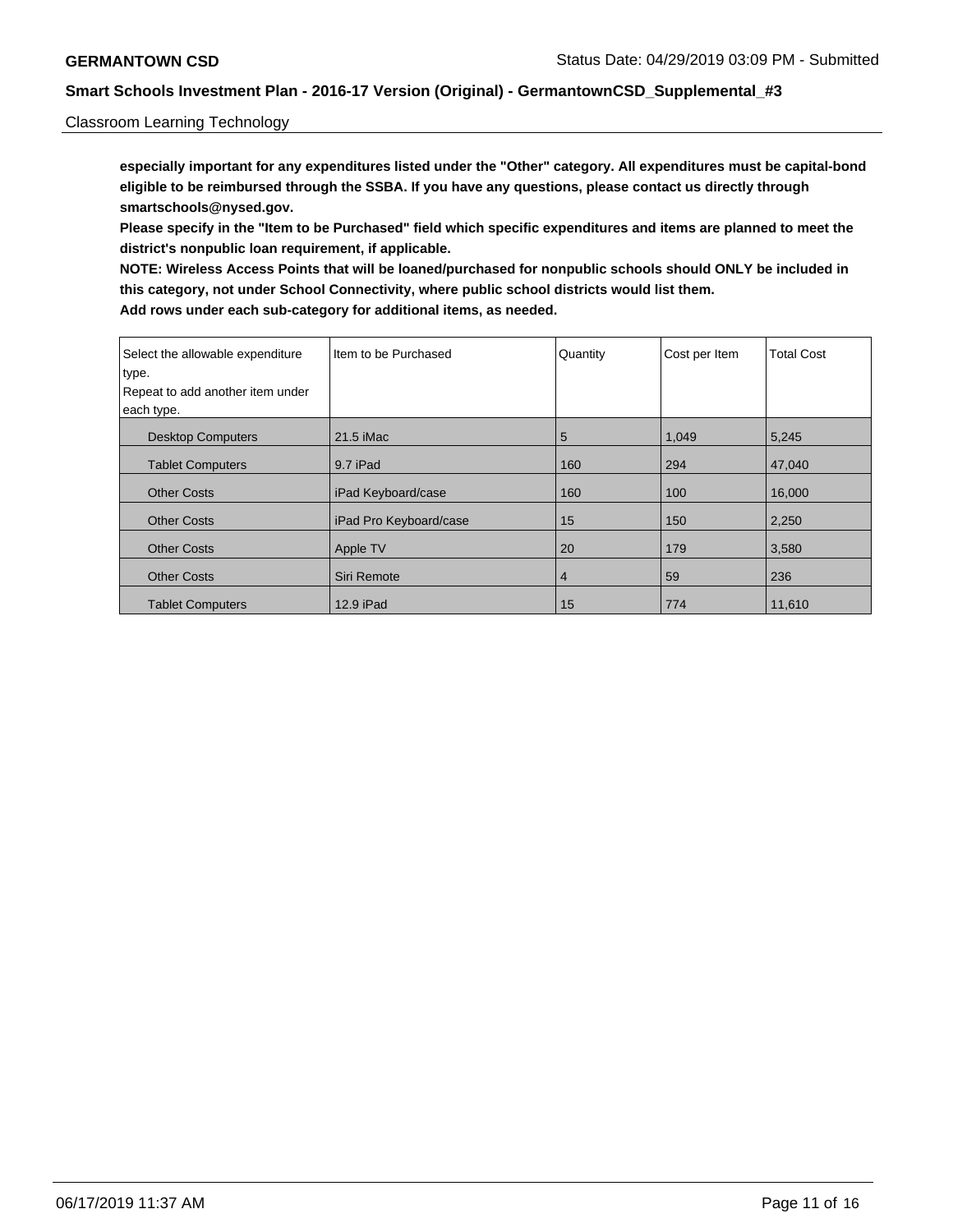#### Pre-Kindergarten Classrooms

**1. Provide information regarding how and where the district is currently serving pre-kindergarten students and justify the need for additional space with enrollment projections over 3 years.**

(No Response)

- **2. Describe the district's plan to construct, enhance or modernize education facilities to accommodate prekindergarten programs. Such plans must include:**
	- **Specific descriptions of what the district intends to do to each space;**
	- **An affirmation that pre-kindergarten classrooms will contain a minimum of 900 square feet per classroom;**
	- **The number of classrooms involved;**
	- **The approximate construction costs per classroom; and**
	- **Confirmation that the space is district-owned or has a long-term lease that exceeds the probable useful life of the improvements.**

(No Response)

**3. Smart Schools Bond Act funds may only be used for capital construction costs. Describe the type and amount of additional funds that will be required to support ineligible ongoing costs (e.g. instruction, supplies) associated with any additional pre-kindergarten classrooms that the district plans to add.**

(No Response)

**4. All plans and specifications for the erection, repair, enlargement or remodeling of school buildings in any public school district in the State must be reviewed and approved by the Commissioner. Districts that plan capital projects using their Smart Schools Bond Act funds will undergo a Preliminary Review Process by the Office of Facilities Planning.**

**Please indicate on a separate row each project number given to you by the Office of Facilities Planning.**

| Project Number |  |
|----------------|--|
| (No Response)  |  |
|                |  |

**5. If you have made an allocation for Pre-Kindergarten Classrooms, complete this table.**

**Note that the calculated Total at the bottom of the table must equal the Total allocation for this category that you entered in the SSIP Overview overall budget.**

|                                          | Sub-Allocation |
|------------------------------------------|----------------|
| Construct Pre-K Classrooms               | (No Response)  |
| Enhance/Modernize Educational Facilities | (No Response)  |
| <b>Other Costs</b>                       | (No Response)  |
| Totals:                                  | 0              |

**6. Please detail the type, quantity, per unit cost and total cost of the eligible items under each sub-category. This is especially important for any expenditures listed under the "Other" category. All expenditures must be capital-bond eligible to be reimbursed through the SSBA. If you have any questions, please contact us directly through smartschools@nysed.gov.**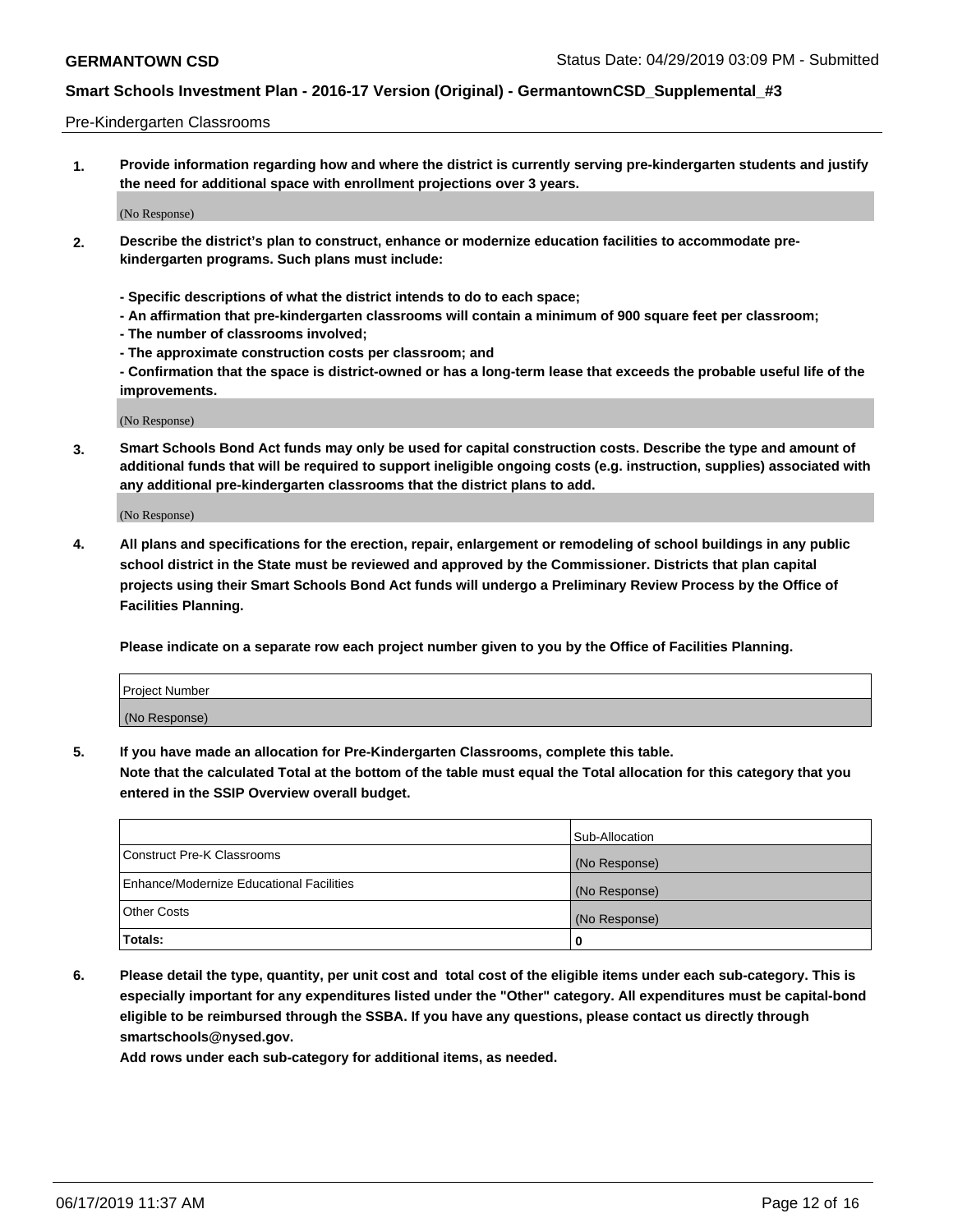Pre-Kindergarten Classrooms

| Select the allowable expenditure | Item to be purchased | Quantity      | Cost per Item | <b>Total Cost</b> |
|----------------------------------|----------------------|---------------|---------------|-------------------|
| type.                            |                      |               |               |                   |
| Repeat to add another item under |                      |               |               |                   |
| each type.                       |                      |               |               |                   |
| (No Response)                    | (No Response)        | (No Response) | (No Response) | (No Response)     |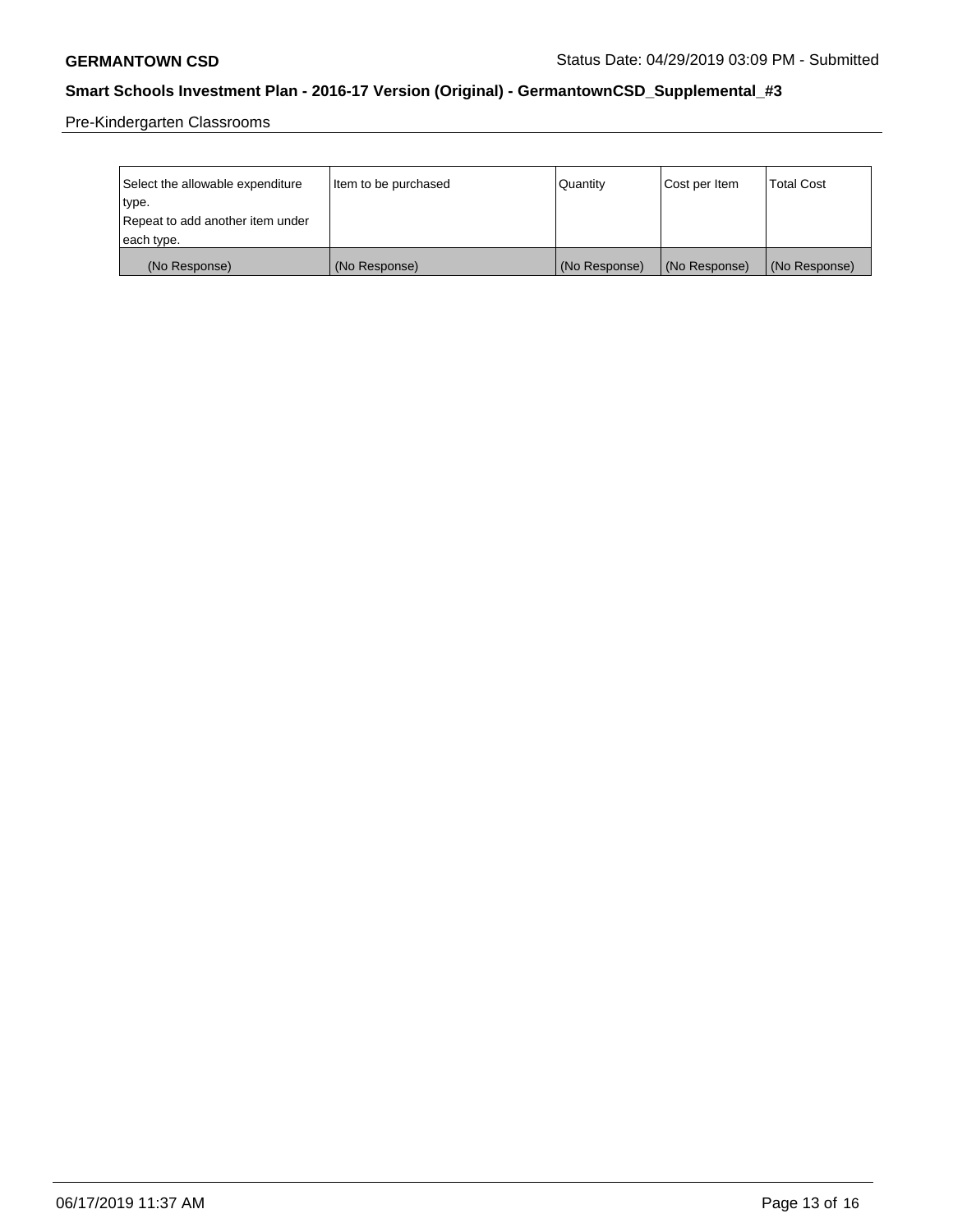Replace Transportable Classrooms

**1. Describe the district's plan to construct, enhance or modernize education facilities to provide high-quality instructional space by replacing transportable classrooms.**

(No Response)

**2. All plans and specifications for the erection, repair, enlargement or remodeling of school buildings in any public school district in the State must be reviewed and approved by the Commissioner. Districts that plan capital projects using their Smart Schools Bond Act funds will undergo a Preliminary Review Process by the Office of Facilities Planning.**

**Please indicate on a separate row each project number given to you by the Office of Facilities Planning.**

| Project Number |  |
|----------------|--|
|                |  |
| (No Response)  |  |

**3. For large projects that seek to blend Smart Schools Bond Act dollars with other funds, please note that Smart Schools Bond Act funds can be allocated on a pro rata basis depending on the number of new classrooms built that directly replace transportable classroom units.**

**If a district seeks to blend Smart Schools Bond Act dollars with other funds describe below what other funds are being used and what portion of the money will be Smart Schools Bond Act funds.**

(No Response)

**4. If you have made an allocation for Replace Transportable Classrooms, complete this table. Note that the calculated Total at the bottom of the table must equal the Total allocation for this category that you entered in the SSIP Overview overall budget.**

|                                                | Sub-Allocation |
|------------------------------------------------|----------------|
| Construct New Instructional Space              | (No Response)  |
| Enhance/Modernize Existing Instructional Space | (No Response)  |
| <b>Other Costs</b>                             | (No Response)  |
| Totals:                                        | 0              |

**5. Please detail the type, quantity, per unit cost and total cost of the eligible items under each sub-category. This is especially important for any expenditures listed under the "Other" category. All expenditures must be capital-bond eligible to be reimbursed through the SSBA. If you have any questions, please contact us directly through smartschools@nysed.gov.**

| Select the allowable expenditure | Item to be purchased | l Quantitv    | Cost per Item | <b>Total Cost</b> |
|----------------------------------|----------------------|---------------|---------------|-------------------|
| type.                            |                      |               |               |                   |
| Repeat to add another item under |                      |               |               |                   |
| each type.                       |                      |               |               |                   |
| (No Response)                    | (No Response)        | (No Response) | (No Response) | (No Response)     |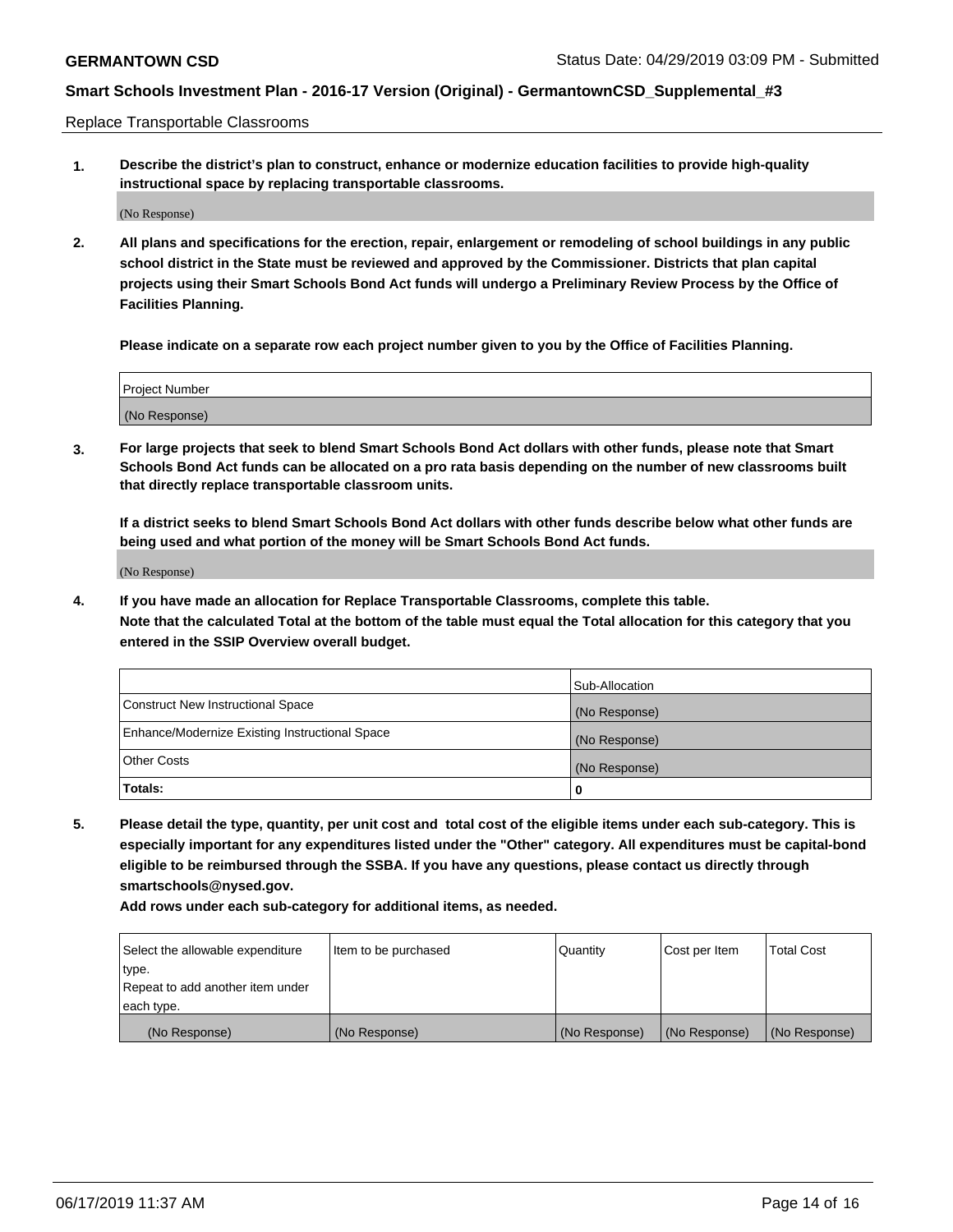High-Tech Security Features

**1. Describe how you intend to use Smart Schools Bond Act funds to install high-tech security features in school buildings and on school campuses.**

(No Response)

**2. All plans and specifications for the erection, repair, enlargement or remodeling of school buildings in any public school district in the State must be reviewed and approved by the Commissioner. Districts that plan capital projects using their Smart Schools Bond Act funds will undergo a Preliminary Review Process by the Office of Facilities Planning.** 

**Please indicate on a separate row each project number given to you by the Office of Facilities Planning.**

| <b>Project Number</b> |  |
|-----------------------|--|
| (No Response)         |  |

- **3. Was your project deemed eligible for streamlined Review?**
	- Yes
	- $\square$  No
- **4. Include the name and license number of the architect or engineer of record.**

| <b>Name</b>   | License Number |
|---------------|----------------|
| (No Response) | (No Response)  |

**5. If you have made an allocation for High-Tech Security Features, complete this table.**

**Note that the calculated Total at the bottom of the table must equal the Total allocation for this category that you entered in the SSIP Overview overall budget.**

|                                                      | Sub-Allocation |
|------------------------------------------------------|----------------|
| Capital-Intensive Security Project (Standard Review) | (No Response)  |
| <b>Electronic Security System</b>                    | (No Response)  |
| <b>Entry Control System</b>                          | (No Response)  |
| Approved Door Hardening Project                      | (No Response)  |
| <b>Other Costs</b>                                   | (No Response)  |
| Totals:                                              | 0              |

**6. Please detail the type, quantity, per unit cost and total cost of the eligible items under each sub-category. This is especially important for any expenditures listed under the "Other" category. All expenditures must be capital-bond eligible to be reimbursed through the SSBA. If you have any questions, please contact us directly through smartschools@nysed.gov.**

| Select the allowable expenditure | Item to be purchased | l Quantitv    | Cost per Item | <b>Total Cost</b> |
|----------------------------------|----------------------|---------------|---------------|-------------------|
| type.                            |                      |               |               |                   |
| Repeat to add another item under |                      |               |               |                   |
| each type.                       |                      |               |               |                   |
| (No Response)                    | (No Response)        | (No Response) | (No Response) | (No Response)     |